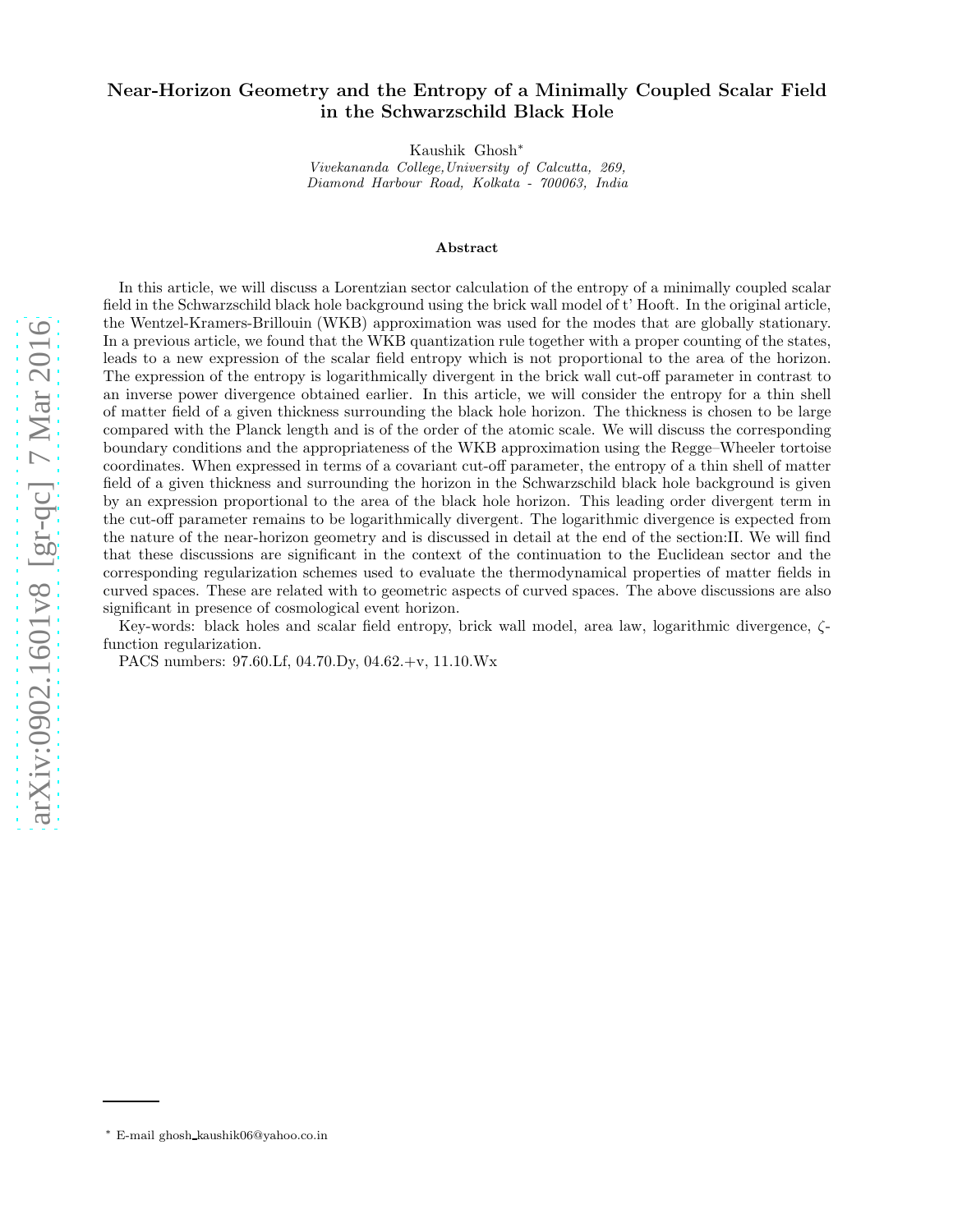### I. Introduction

The thermodynamical aspects of the black holes was first established by Bekenstein [1]. He obtained an expression for the entropy of the black holes. This expression was proportional to the area of the horizons of black holes. Hawking obtained the exact expression of the entropy by considering the behaviour of matter fields in the black hole background [2]. The entropy of a black hole, considered as a thermodynamical system, was found to be  $\frac{A}{4}$ . Here, A is the horizon surface area. The thermodynamical properties of a minimally coupled matter field in the black hole backgrounds were discussed by 't Hooft [3]. The black hole is assumed to be in thermal equilibrium with the surrounding matter. For a static black hole, the rate of particles radiated by the black hole is equal to the rate of the absorption of matter by the black hole. 't Hooft [3] assumed that the matter field wave function is vanishing near the horizon as well as at infinity, i.e. for a large value of the radial coordinate. Since then, a lot of works had been carried out on the entropy of matter fields in the black hole backgrounds using the brick wall model  $[4 -13]$ .

In a previous article [14], we discussed a few aspects of the entropy of a scalar field in the Schwarzschild black hole background using the brick wall model of 't Hooft [3] with a proper counting of the states. We discuss these calculations briefly in Section:II. In the brick wall model of 't Hooft, the semiclassical WKB quantization rule is applied to the radial part of the matter field solution for the purpose of counting the states. The wavenumber depends on the radial variable. This radial dependence of the wavenumber is associated with the 'centrifugal potential' and the metric. The 'centrifugal potential' is vanishing at the horizon as well as at infinity with respect to an asymptotic observer at infinity. There is a maximum at an intermediate value of the radial coordinate. The above terminology is used following Eqn.(15). We considered the facts that the modes are the eigenstates of the angular momentum, and, if the WKB quantization rule used in the brick wall model [3] remains to be valid, they should be stationary throughout the range of the radial variable under consideration for each angular quantum number. This determines the allowed values of the angular quantum number. We found that this consideration led to an expression of the entropy different from that obtained in [3]. The expression of entropy obtained by 't Hooft is inversely divergent in the brick wall cut-off parameter and, in terms of a proper distance cut-off parameter, is proportional to the area of the event horizon. The new expression of the scalar field entropy obtained for these modes in [14] is logarithmically divergent in the brick wall cut-off parameter and is not proportional to the area of the black hole event horizon. We also note that the term logarithmically divergent in the brick wall cut-off parameter is independent of the mass of the black hole if we choose the temperature to be given by the Hawking temperature.

The free energy of the globally stationary modes in the Schwarzschild black hole background is given by Eqn.(9). The leading-order divergent part in terms of the large distance cut-off parameter is proportional to the large distance cut-off parameter and is not related to the corresponding volume. Similar behaviour is also observed in the flat space. We also find that the free energy given by Eqn.(9) vanishes in the limit of the flat spacetime  $(M \to 0)$ . These may be due to the WKB approximation with  $k(r)$  given by Eqn.(4) and also to the global stationary nature of the solutions. The form of  $k(r)$  indicates that the WKB approximation may hold well for the solutions that are not stationary throughout the spatial manifold. In the flat spacetime the entropy of a thin shell of scalar field, obtained using the WKB approximation used in this article, is proportional to the volume of the thin shell in the limit that the thickness is small compared with the radius of the inner surface. The internal energy and entropy vanish when the thickness vanishes. Thus, the WKB approximation holds well for a thin shell of matter field in the flat space. It is well known that the gravitational entropy can be associated with the fixed point sets of the timelike killing field [4,15,16]. In section:III, we will consider the entropy of a thin shell of massless scalar field with a definite thickness surrounding the black hole event horizon [3]. The thin shell is important to illustrate the significance of the near-horizon geometry to the black hole thermodynamics. We will find that the WKB approximation is particularly suitable in this case and illustrate the corresponding boundary conditions using the Regge–Wheeler tortoise coordinates. This may also be envisaged from the nature of the 'effective potential' in the Schwarzschild black hole expressed in terms of the Regge–Wheeler tortoise coordinates as given by Eqs.(14) and (15). We will find the entropy of a thin shell of a massless scalar field of a given thickness surrounding the horizon following the procedure discussed in section:II. The temperature is given by the Hawking temperature. To the leading order in terms of a proper distance cut-off parameter, the scalar field entropy for a thin shell surrounding the black hole horizon is proportional to the area of the black hole event horizon and is given by the same expression for both the Schwarzschild and the nonextreme Reissner–Nordstrom black holes. We will again find that for a thin shell with a given thickness, the free energy and entropy are logarithmically dependent on the coordinate and the proper distance cut-off parameters. This is associated with the form of the solutions in the near-horizon region given by Eqn.(12) to Eqn.(15), the WKB quantization rule with  $k(r)$  given by Eqn.(4) or Eqn.(19), the infinite redshift near the horizon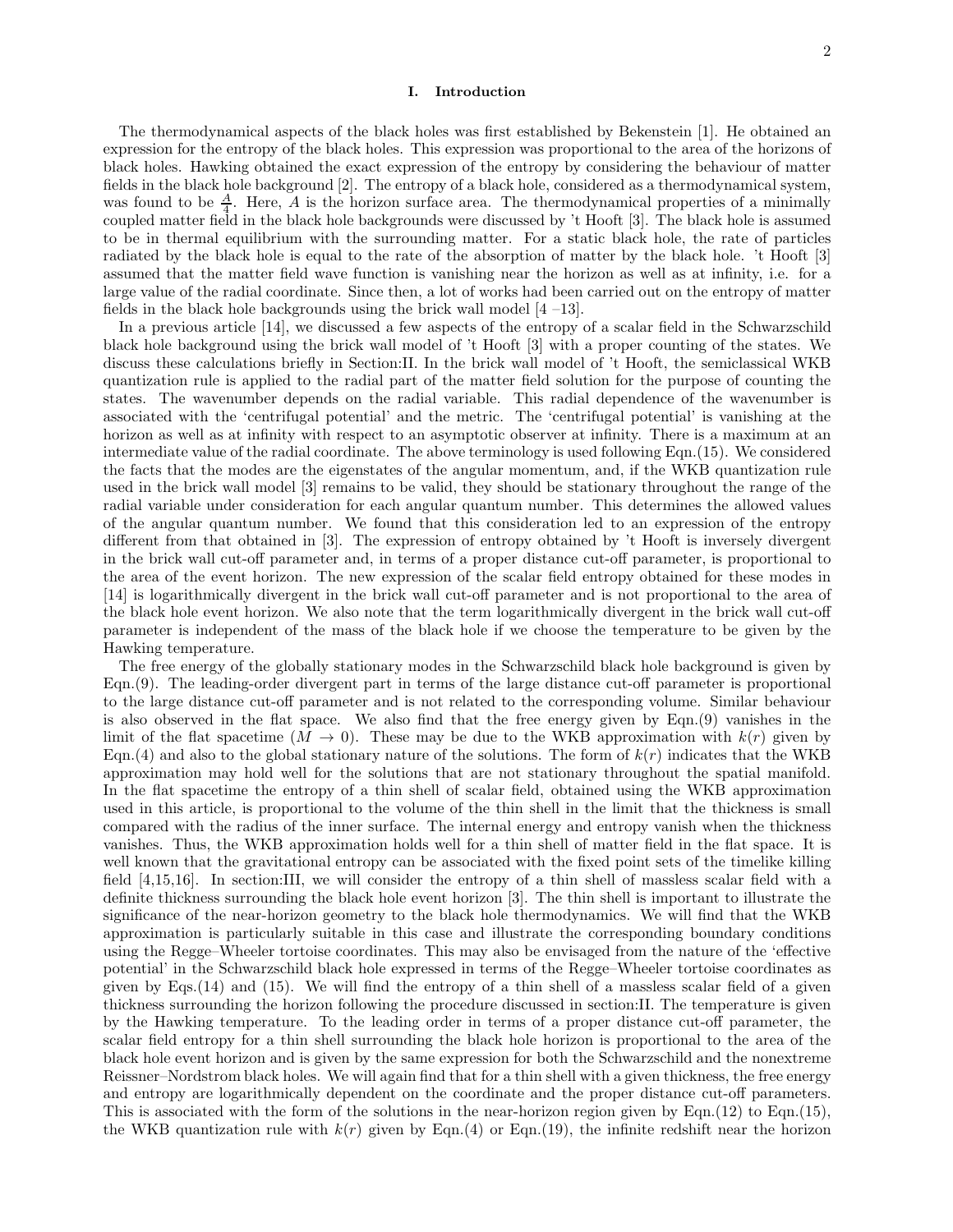and the form of the proper distance in the near-horizon region. This is discussed in detail at the end of the section:II. Similar situation will remain valid with the nonextreme Reissner–Nordstrom black holes. It is remarkable that the entropy is given by a universal expression proportional to the area of the horizon. The universality of the thin shell matter field entropy with a given thickness leads to a universal expression for the covariant cut-off parameter if we equate the matter field entropy to the black hole entropy itself [3]. The covariant cut-off parameter is found to be extremely small compared with the radius of the horizon of the black hole and is dependent on the thickness of the thin shell. If we choose the thickness of the thin shell to be large compared with the Planck length and of the order of the atomic scale, the covariant cut-off becomes extremely small, i.e. the brick wall cut-off is almost coincident with the horizon. This is expected if we consider the solutions of the wave equation given in Section:III and is consistent with the observed behaviours of the solutions in the optical metric approach. In both cases it is found that there exist solutions that are vanishing at the horizon [17,18,19]. The internal energy of the scalar field is less than the mass of the black hole and is given by Eqn.(30). This behaviour is different from those discussed in [3] where we can not push the brick wall arbitrarily close to the horizon owing to the divergence of the scalar field internal energy. In the thin shell model we have considered the solutions that are vanishing at the two boundaries and are stationary throughout in between. Instead of using the rigid wall boundary conditions, we can consider a half-infinite potential well and apply the WKB approximations. The method of calculation presented in this article makes the thin shell model expression a good approximation of this more realistic situation. We will find that the gross features of the entropy as had been obtained with the thin shell model, namely, that it is proportional to the horizon area and that it is logarithmically divergent in the proper distance brick wall cut-off parameter remain unchanged with these half-infinite potential well boundary conditions. Thus, the black hole entropy may be interpreted as originating from a cluster of matter field confined in the near-horizon region with a thickness large compared with the Planck length but small compared with the radius of the horizon. This is important in the context of explaining the black hole entropy in terms of the near-horizon states [4,16,17,20,21,22] and also for the entanglement entropy approach to explain the black hole entropy [11,23].

The thermal behaviours of matter fields in different curved spaces have been extensivly studied. One can look at the references [7,18,24] for a review. The brick wall model is a Lorentzian sector calculation of the entropy of a matter field in a black hole background. There are other approaches using the Euclidean sector of the manifold. Among these, the Euclidean path integral formulation [7,12,17,25,26,27] and the optical metric approach [7,28] are noteworthy. The boundary conditions on the matter field are similar to those used in the present article. In these approaches, the thermal properties of a scalar field in the near-horizon region are described in terms of the near-horizon geometry. We will give a brief comparative discussion of these different approaches to evaluate the matter field entropy in a curved space at the end of Section:III. We will also discuss the different interpretations of the matter field entropy at the end of Section:III.

### II. Brick Wall Model and the Entropy of a Scalar Field in the Black Hole Backgrounds

The radial part of the wave equation of a massive scalar field in the Schwarzschild black hole background is given by the following expression:

$$
(1 - \frac{2M}{r})^{-1} E^2 \psi(r) + \frac{1}{r^2} \partial_r [r(r - 2M) \partial_r \psi(r)] - \left[ \frac{l(l+1)}{r^2} + m^2 \right] \psi(r) = 0.
$$
 (1)

Here,  $l$  is the angular momentum quantum number and  $E$  is the energy.

We follow the approach of t' Hooft to calculate the entropy of a scalar field using the brick wall model and the WKB quantization rule [3]. We consider massless fields but the discussions can also be extended to massive fields. The boundary conditions on the scalar field are the following:

$$
\psi(2M+h), \psi(L) = 0. \tag{2}
$$

Here,  $h \ll 2M$  and  $L >> 2M$ . Here, h is the brick wall cut-off parameter. We consider the solutions of the wave equation obtained by the WKB approximation. The trial solutions are assumed to be of the form  $\rho(r) \exp[iS(r)]$ . The actual solutions are sinusoidal functions to satisfy the boundary conditions. We firstly consider the solutions that are stationary with respect to the radial variable throughout the spatial manifold and the amplitude is assumed to be a slowly varying function of the radial coordinate r. These solutions are also important for the analysis of the Hawking radiation.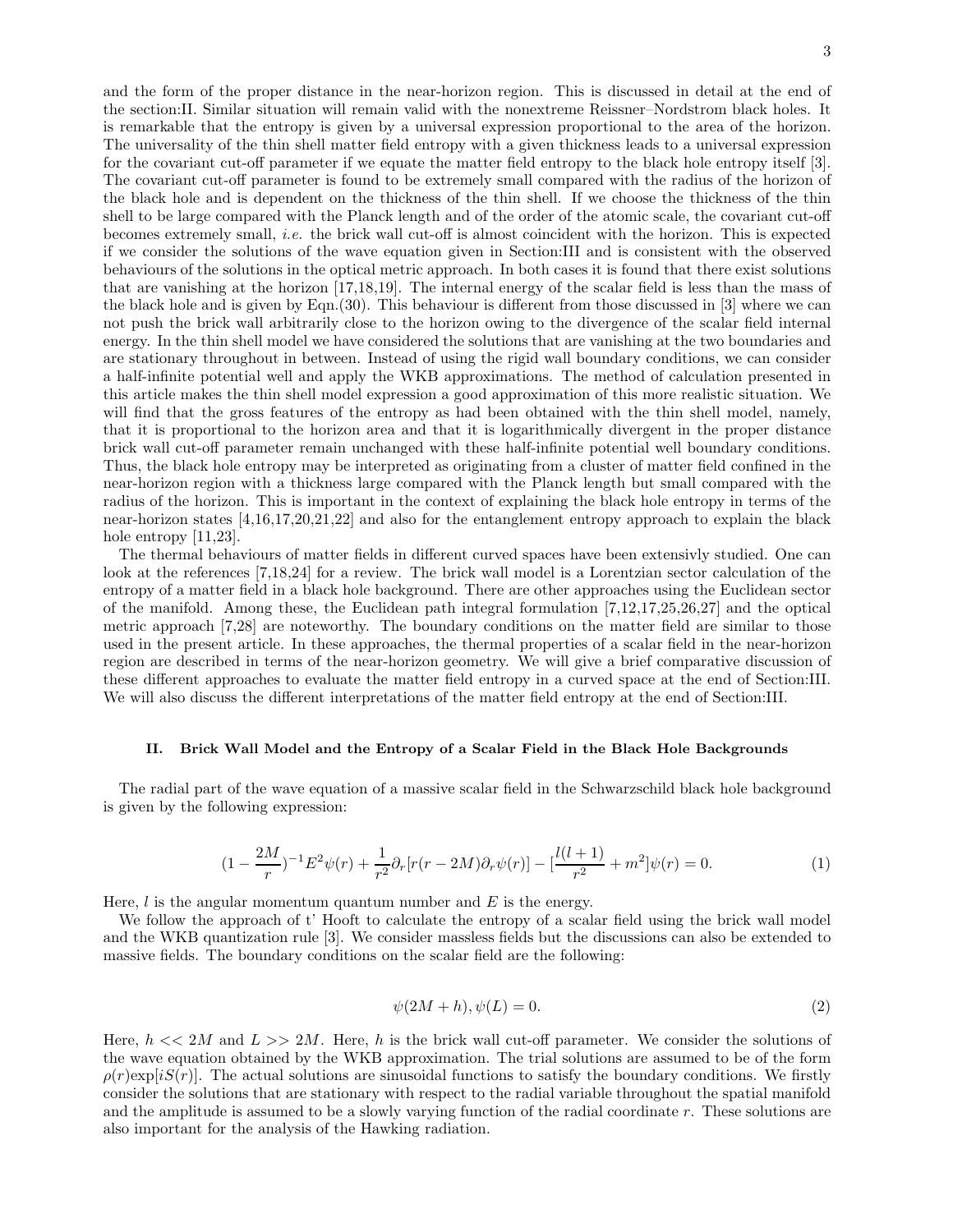We now consider the free energy calculation using a proper density of states. Let us first consider the WKB quantization condition together with the brick wall boundary condition. We have the following condition:

$$
\pi n = \int_{r_1}^{L} dr k(r, l, E). \tag{3}
$$

Here,  $r_1 = 2M + h$  and  $k(r, l, E)$  is the radial wavenumber. Every state is characterized by a definite value of each of the three quantum numbers  $(n, l, m)$ . The upper value of l is restricted by the condition that, for every choice of  $l, k(r)$  should remain real throughout the complete region of integration. We have

$$
k(r) = \frac{1}{V(r)} \sqrt{E^2 - \frac{V(r)}{r^2} l(l+1)}.
$$
\n(4)

Here, we are considering a massless scalar field and  $V(r) = (1 - \frac{2M}{r})$ , where M is the mass of the black hole. At  $r_1 = 2M + h$  with  $h \to 0$ , l can be varied freely. However, for a state for which  $k(r, E, l)$  is real throughout the complete region from  $r = 2M + h$  to  $r = L$ , the upper limit of l is restricted by the maximum value of  $\frac{V(r)}{r^2}$ , which occurs at  $r = 3M$  for the Schwarzschild black hole. The upper limit of l is given by the following expression:

$$
J(J+1) = s(27E^2M^2). \tag{5}
$$

Here,  $s \leq 1$  so that  $k(r)$  is real for each value of l and for all values of r in accordance with the WKB quantization rule. We can estimate the value of s from the usual condition for the validity of the WKB approximation:  $|\nabla [S(r)]|^2 >> |\nabla^2 [S(r)]|$ . In this article, we are mostly interested in the near-horizon region. It can be shown that for the macroscopic black holes, the WKB approximation holds well with  $s \ll 1$ . In this section, we will find that the higher order terms in s are not much significant.

The total number of solutions with energy not exceeding  $E$  is then given by

$$
\pi N = g(E) = \int_{r_1}^{L} dr \int (2l+1) dl k(r, l, E).
$$
\n(6)

The expression of the free energy of a massless scalar field is given by the following expression [3,29]:

$$
\pi \beta F = -\int_0^\infty dE \frac{\beta g(E)}{\exp(\beta E) - 1}.
$$
\n(7)

In this case, we have

$$
\pi \beta F = -\int_0^\infty \frac{\beta dE}{\left[\exp(\beta E) - 1\right]}
$$
\n
$$
\int_{2M+h}^L \frac{dr}{V(r)} \int dl (2l+1) \sqrt{E^2 - \frac{V(r)}{r^2} [l(l+1)]}. \tag{8}
$$

The range of E integration is from zero to infinity, although one should be considering the back reaction to the metric. The range of r integration is from  $2M + h$  to L, where  $L >> 2M$ . The l integration in Eqn.(8) for the free energy introduces a factor  $\frac{r^2}{V(r)}$  $\frac{r^2}{V(r)}$  in the radial integral, and we have

$$
\pi\beta F = -\frac{2}{3}\beta \int \frac{dE}{[\exp(\beta E)-1]} \int \frac{r^2 dr}{V^2(r)} [E^3 - \{E^2 - s(27E^2M^2)\frac{V(r)}{r^2}\}^{\frac{3}{2}}].
$$

We can perform a binomial expansion in s to determine the leading divergent term in the brick wall cut-off parameter. The maximum value of the term  $27M^2 \frac{V(r)}{r^2}$  is one. We thereafter do the radial integration and then the energy integration. It can easily be seen that the term associated with the linear order-term in s is the most divergent in the brick wall cut-off parameter  $h$ . The free energy is given by the following expression: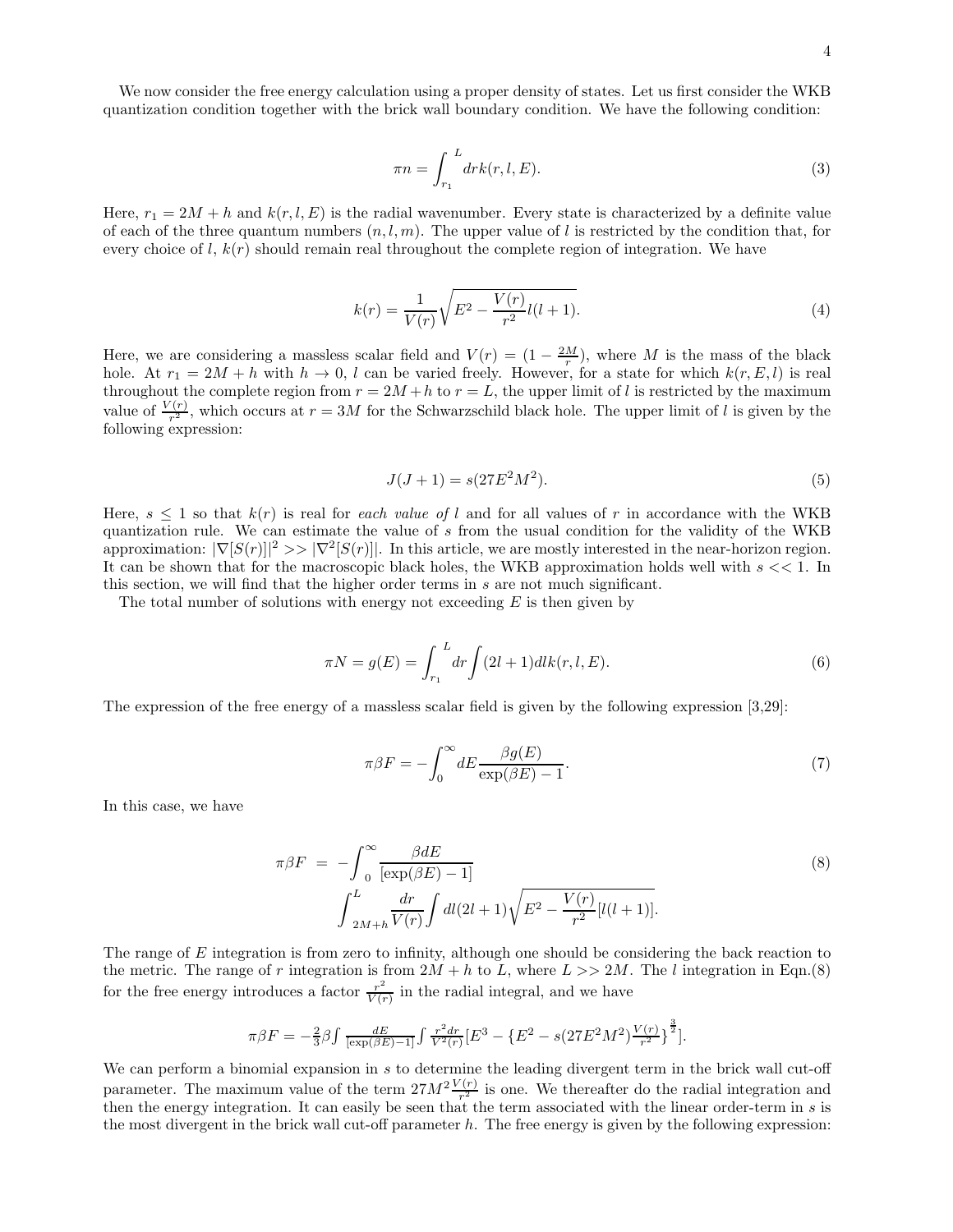$$
\pi F = -\left(\frac{sI}{\beta^4}\right)(27M^2)[L + 2M\ln(\frac{L}{h})],\tag{9}
$$

where  $I = \int_0^\infty \frac{x^3 dx}{(\exp x - 1)} = \frac{\pi^4}{15}$  and  $L >> 2M$ . Note that the leading-order infrared divergent term is not proportional to  $L^3$ . This is a shortcoming of the WKB approximation. The free energy vanishes in the flat spacetime  $M \to 0$  limit. This is related to the WKB approximation with  $k(r)$  given by Eqn.(4). In the flat spacetime limit, the brick wall is pushed at the origin. With  $k(r)$  given by Eqn.(4), the number of the allowed values of  $l$  is of the order of  $h^2$  and is vanishing in the approximation considered here.

The entropy is given by  $S = \beta^2 \frac{dF}{d\beta}$ . The entropy associated with the linear-order term in s is given by

$$
S = \frac{27sI}{128\pi^4} \left[\frac{L}{M} + 2\ln(\frac{L}{h})\right].\tag{10}
$$

Here  $\beta$  is given by the usual expression  $\beta = 8\pi M$  and h is the brick wall cut-off parameter. The divergent part of the entropy associated with the brick wall cut-off parameter is logarithmically divergent in the cut-off parameter. This is different from the corresponding first-order divergent expression obtained by 't Hooft as given by Eqn.(23). The divergent behaviour is expected as the constant-time foliations intersect at the horizon and can be related with infinite redshift. We have assumed  $h \ll 2M$  and  $L >> 2M$ . We find that, with the above choice of  $\beta$ , the divergent part of the entropy in terms of the brick wall cut-off parameter is independent of the horizon surface area. We also note that the term logarithmically divergent in the brick wall cut-off parameter is independent of the mass of the black hole, although the leading-order infrared divergent term is dependent on the mass of the black hole. The higher order terms in s are not divergent in h and vanish in the limit  $L \to \infty$ .

Note that, in the expression for  $q(E)$ , i.e., the total number of solutions with energy less than or equal to  $E$ , we have multiplied n with the angular degeneracy factor whose upper limit is determined in terms of  $E$ . This corresponds to taking the same angular degeneracy factor for all values of the radial quantum number below n. In reality, the different values of n have different allowed values for the maximum energy and the angular degeneracy factor should be different as is apparent from Eqn.(5). This amounts to changing the value of the energy integral from the actual value. However, when we choose an appropriate upper limit for the maximum value of  $l(l + 1)$  for a given value of n (given by Eqn. 5), we find that after a rescaling of the energy by the factor  $\beta$ , the radial quantum number n scales like  $\beta$  and the maximum allowed value of  $l(l+1)$  scales like  $\beta^2$ . The free-energy integral will scale like  $\beta^4$  since the lower limit of the integral is zero and the upper limit is infinity. We will justify these limits in Section:III. Thus, when we set  $\beta$  to be the inverse Hawking temperature, the form of the dependence of the scalar field entropy on the parameters of the black hole will remain the same. A more accurate procedure to calculate the entropy will be discussed in section:III.

It is noteworthy that the leading infrared divergent part in the above expression (9) is not proportional to  $L^3$  as will be the situation in the flat spacetime and in the Schwarzschild space for  $L >> 2M$ . Similar situation remains valid with the flat spacetime. If we calculate the entropy of a scalar field confined between  $r = R$  and  $r = L$  with  $L >> R$ , the leading-order term is proportional to  $R<sup>2</sup>L$ , which is the volume of a box. This expression is only appropriate for a thin shell of matter scalar field and we will discuss this issue further in Section:IV. This is a limitation of the WKB approximation and the semiclassical quantization rule when  $k(r)$  is expressed by Eqn.(4). In the flat spacetime, the centrifugal potential term does not appear in the stationary phase parts of the exact solutions of the nonrelativistic free-particle wave equation [App.A, 30]. If we consider the field to be confined within an annular region of finite width, the range of the allowed values of l with a given value of E will be different. In this context, we note the following. The nonrelativistic solutions in the flat space are expressed in terms of the spherical Bessel and spherical Hankel functions. If we consider the matter field to be confined within an annular region with arbitrary values of the two radii, it is not obvious to satisfy the boundary conditions when the solutions are expressed in terms of linear combinations of the above mentioned special functions and are the eigenstates of the angular momentum.

In passing, we make a few comments regarding the free energy calculation in the original article [3]. Equation (3) gives a single value of the radial quantum number  $n$  with a chosen range of the radial variable in which  $k(r)$  is real, a definite value of E and a definite value of l. In [3],  $k(r)$  is taken to be zero in Eqn.(3) when it is not real. However, the upper limit of the *l*-integration in Eqn. (8) was taken so that  $k(r)$  is real up to  $r$ . This makes the upper limit of *l*-integration dependent on the running variable  $r$ . We should ensure that we choose only those values of l such that  $k(r)$  is real throughout a chosen range of the radial variable for every single choice of l. Let us consider the case when  $k(r)$  is real for the regions  $[r_1, R_1]$  and  $[R_2, L]$ ,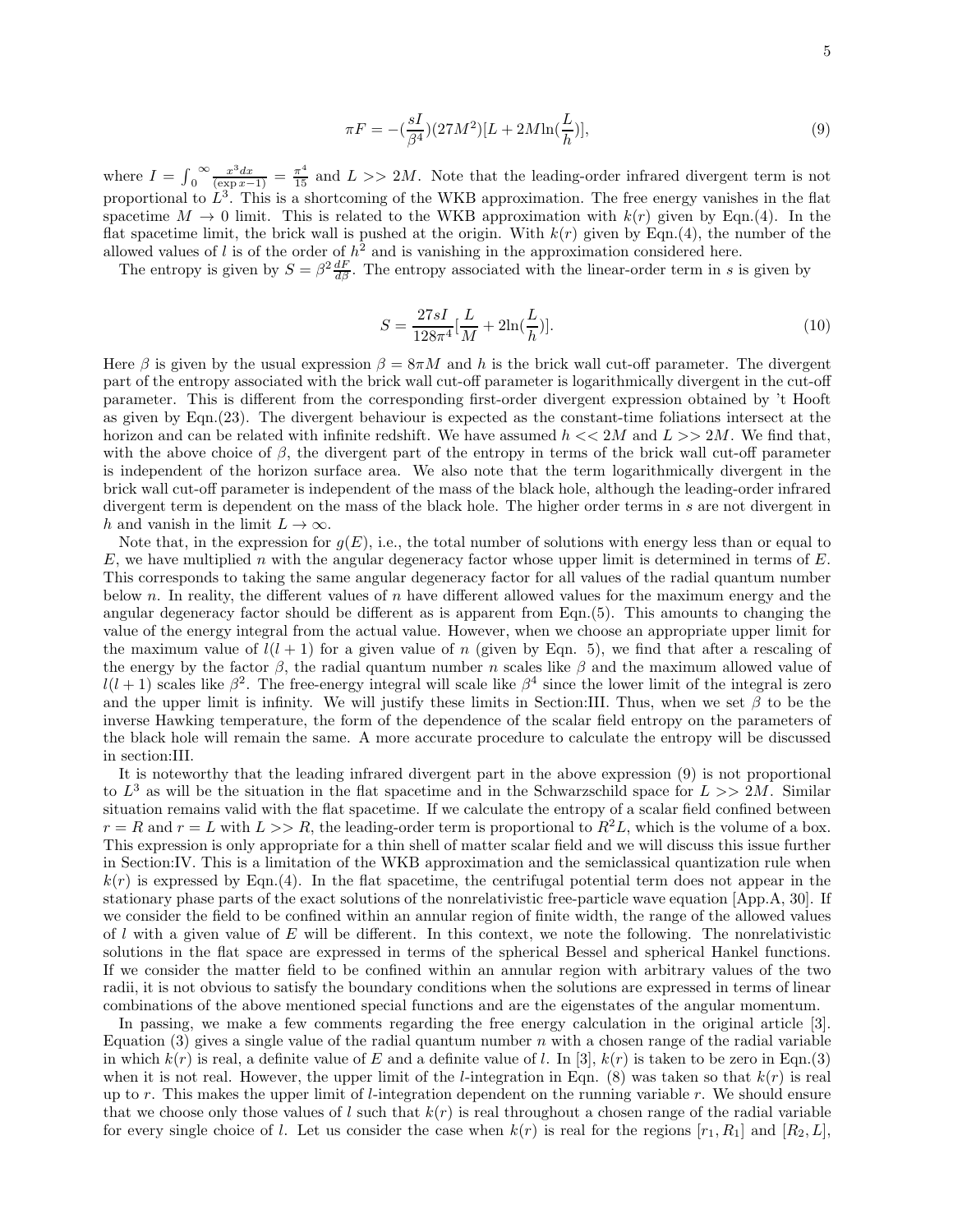where  $\frac{V(R_1)}{R_1^2} = \frac{V(R_2)}{R_2^2}$  $\frac{(R_2)}{R_2^2}$  (this case is mentioned briefly later in this section and in detail in [31] and does not lead to interesting results). Here  $R_1$  is less than 3M. To calculate  $g(E)$  or  $\pi N$ , i.e., the total number of solutions below energy  $E$ , we determine the radial quantum number  $n$  by the WKB approximation, multiply n by  $(2l + 1)$ , and integrate over l for all those values for which  $k(r)$  is real in the chosen regions:

$$
\pi N(2M+h,L) = \left[\int dl(2l+1)\right] \left[\int_{r_1}^{R_1} dr k(r,l,E) + \int_{R_2}^L dr k(r,l,E)\right].\tag{11}
$$

We need not consider the region  $R_1 < r < R_2$  where  $k(r)$  is not real and we can set  $k(r) = 0$  in the WKB quantization rule for this range of values of the radial variable  $r$ . In this case, the upper limit of the allowed values of l is  $J(J + 1) = \frac{E^2 R_1^2}{V(R_1)} = \frac{E^2 R_2^2}{V(R_2)}$  $\frac{E^2 R_2}{V(R_2)}$ . Lastly, we put the angular integration in the radial integral. A running variable r-dependent constraint imposed on  $l$  does not ensure the reality of  $k(r)$  throughout the chosen range for the radial coordinate. If we now want to extend the radial integral for all values of r from  $r_1$  to L to get Eqs.(6,8), the l integration should be over only those values for which  $k(r)$  is real for the complete range of r from  $r_1$  to L and for every choice of l. Again an r-dependent variable constraint imposed on l does not ensure this.

The ultraviolet divergent part associated with the brick wall cut-off of the scalar field entropy as obtained in [3] is given by the expression  $S = \frac{8\pi^3}{45h}$  $\frac{8\pi^3}{45h}$  2 $M(\frac{2M}{\beta})^3$ . Unlike Eqn.(11), this expression is inversely dependent on  $h$ . In terms of a coordinate invariant cut-off, given by Eqn.(25), this expression is proportional to the area of the horizon and is quadratically divergent in the proper distance brick wall cut-off parameter. The expression is independent of the mass of a particular black hole. In section:IV of the present article, we find that the approach followed by us gives more appropriate results. To explain this, let us consider the solution in the near-horizon region discussed in Section:IV of the present manuscript. It is obvious from Eqn.(4) or from Eqs.(13),(14) and (15) obtained by using the Regge–Wheeler tortoise coordinates and is a better approach to study the wave equation in the near-horizon region that, in the near-horizon region, we can set  $V(r) = 0$  in the numerators as a first approximation. We can now use the WKB approximation to a thin shell of scalar field confined in the near-horizon region. It is obvious that the l-integration is free and  $q(E)$  is only logarithmically divergent in the brick wall cut-off parameter. Surely, a constraint on l, when properly imposed, can not make  $g(E)$  more divergent in terms of the brick wall cut-off parameter. If we look at Eqn.(27) of the present article we find that this aspect is nicely incorporated through the presence of a  $\frac{1}{\epsilon_d^2}$ factor, which indicates that, when the thickness of the thin shell is very small, the entropy is quadratically divergent in  $\epsilon_d$ , the proper thickness of the thin shell. A quadratic divergence is expected from the upper limit when the  $l$  integration is free. This is now associated with the thickness of the thin shell and has nothing to do with the brick wall cut-off parameter - a reasonable result indeed from the nature of the solutions in the near-horizon region.

To conclude this section, we note that we can calculate the entropy associated with the modes in the Schwarzschild black hole, which are stationary up to a certain value of  $r = R_1 (R_1 < 3M)$  and again from  $r = R_2 (R_2 > 3M)$  to infinity, where  $R_1$  and  $R_2$  are related by the expression:  $\frac{V(R_1)}{R_1^2} = \frac{V(R_2)}{R_2^2}$  $\frac{(R_2)}{R_2^2}$ . The solutions are not stationary in the intermediate region. We use the WKB quantization condition, Eqn.(3), to find the states with the upper limit L replaced by  $R_1$ . The expression  $\frac{V(r)}{r^2}$  is monotonically increasing in the range  $r = 2M + h$  to  $r = 3M$ . Hence, the upper limit of the *l*-integration is now is given by the expression:  $J(J+1) = \frac{E^2 R_1^2}{V(R_1)} = \frac{E^2 R_2^2}{V(R_2)}$  $\frac{E^2 R_2}{V(R_2)}$ . The upper limit of the *l*-integration is divergent if we consider  $R_1$  to be close to the horizon. In the next section we will consider this issue in detail with a thin shell model.

The free energy and entropy can be calculated in the usual way [31] and to the leading order terms, we have the following expression of the entropy:

$$
S = \frac{4\pi^3 s}{15\beta^3} \left[ \frac{2MR_1^2}{V(R_1)} \ln\left(\frac{R_1 - 2M}{h}\right) + R_1^3 \right].
$$

Note that the divergent term associated with the brick wall cut-off parameter and the horizon is not much different from the previous expression of entropy obtained for the globally stationary modes, eqn (10). We also find that, in the flat space limit  $M \to 0$ , the above expression vanishes since we also have  $R_1 \to 0$  in this limit and this region no longer exists. If we choose the temperature in the above expression to be given by the Hawking temperature,  $\beta = 8\pi M$ , the logarithmically divergent term is not proportional to the area of the horizon.

The thermal behaviours of matter fields in different curved spaces have been extensivly studied. One can look at the references [7,17] for a review. There are a number of different approaches to find the entropy of a scalar field in black hole backgrounds apart from the brick wall model of 't Hooft. Among these, the optical metric approach and the Eucledian path integral formulations are noteworthy [7,12,17,25,26]. In these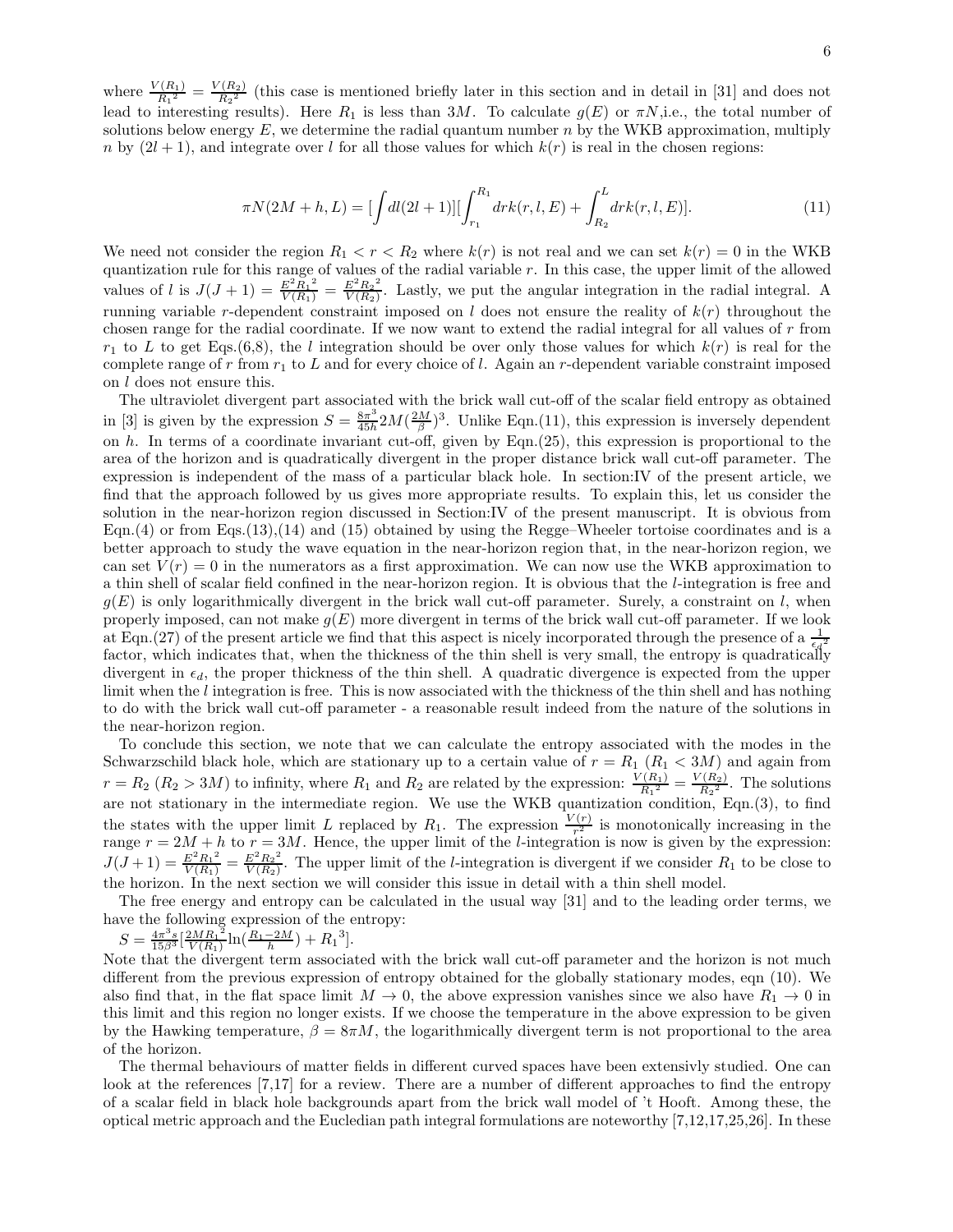approaches the thermal properties of a conformally coupled scalar field are described in terms of the nearhorizon geometry. The near-horizon geometry is also significant in the quantum gravitational approaches explaining the black hole entropy [4,16,17,20,21,22]. Thus, in Section:III, we will consider the entropy of a thin shell of matter field in the near-horizon region surrounding itself.

# III. Entropy of a Thin Shell of Scalar Field Surrounding the Black Hole Event Horizon

If we calculate the entropy of a thin shell of matter field in the flat spacetime using the method followed in this article, we find that the entropy is proportional to the volume of the thin shell. Thus the WKB approximation gives expected results with a thin shell of matter field. In the Schwarzschild space this gives an appropriate flat space limit. Thus, in this section, we will consider the entropy of a thin shell of matter field of a given thickness surrounding the horizon.

The solutions of the massless scalar field in terms of the Regge–Wheeler tortoise coordinates are described in [18]. A detailed discussion can be found in [19]. The solutions are given by the following expressions:

$$
u(l,m,k|x) = \frac{1}{2\pi\sqrt{2kr}} R_l(k|r) Y_{lm}(\cos\theta) e^{im\phi} e^{-iEt}.
$$
\n(12)

The Regge–Wheeler tortoise coordinate is given by the following expression:

$$
r^* = r + 2Mln(\frac{r}{2M} - 1).
$$
\n(13)

In terms of this coordinate, the radial equation takes the simple form

$$
[\frac{d^2}{dr^{*2}} - U(l, E|r)]R_l(k|r) = 0,
$$
\n(14)

where

$$
U(l, E|r) = -E^2 + V(r)[\frac{l(l+1)}{r^2} + \frac{2M}{r^3}].
$$
\n(15)

The potential is vanishing in the asymptotic regions corresponding to  $r \to 2M$  ( $r^* \to -\infty$ ) and  $r \to \infty$  $(r^* \to \infty)$ . It follows from equations (4,13,14,15) that the WKB approximation holds well for  $R_l(k|r)$  in the near-horizon region with  $k(r)$  given by Eqn.(4) (more appropriately by Eqn.(19)). One can check this by direct substitution. When back-scattering from the potential barrier in the intermediate region is considered, the near-horizon and far asymptotic solutions are given by the following expressions:

$$
\overrightarrow{R}_l(E|r) \to e^{iEr^*} + \overrightarrow{A}(l,E)e^{-iEr^*}, r^* \to -\infty
$$
  

$$
B(l,E)e^{iEr^*}, r^* \to \infty
$$
 (16)

and

$$
\overleftarrow{R}_l(E|r) \to B(l,E)e^{-iEr^*} \quad , \quad r^* \to -\infty
$$
  

$$
e^{-iEr^*} + \overleftarrow{A}(l,E)e^{iEr^*}, \quad r^* \to \infty
$$
\n
$$
(17)
$$

The arrows indicate the incoming and outgoing waves. The constants  $A$  and  $B$  satisfy definite conditions given by Eqn.(105) to Eqn.(108) in [18]. We will later give a qualitative discussions on the relative magnitudes of these coefficients. The solutions of the form  $e^{iE_r^*}$  are vanishing at the horizon for all positive definite  $E$  and thus give a continuous spectrum. This feature is also observed in the optical metric approach (see [17] and the references therein). Mathematically, the brick wall cut-off parameter acts as a regularising parameter on the continuous energy spectra associated with solutions vanishing at the horizon [18]. The corresponding solutions are given by the sinusoidal functions of  $(kr^*)$  in place of being purely exponential. Note that the solution  $e^{-iE_r^*}$  is not well-behaved at the horizon [19].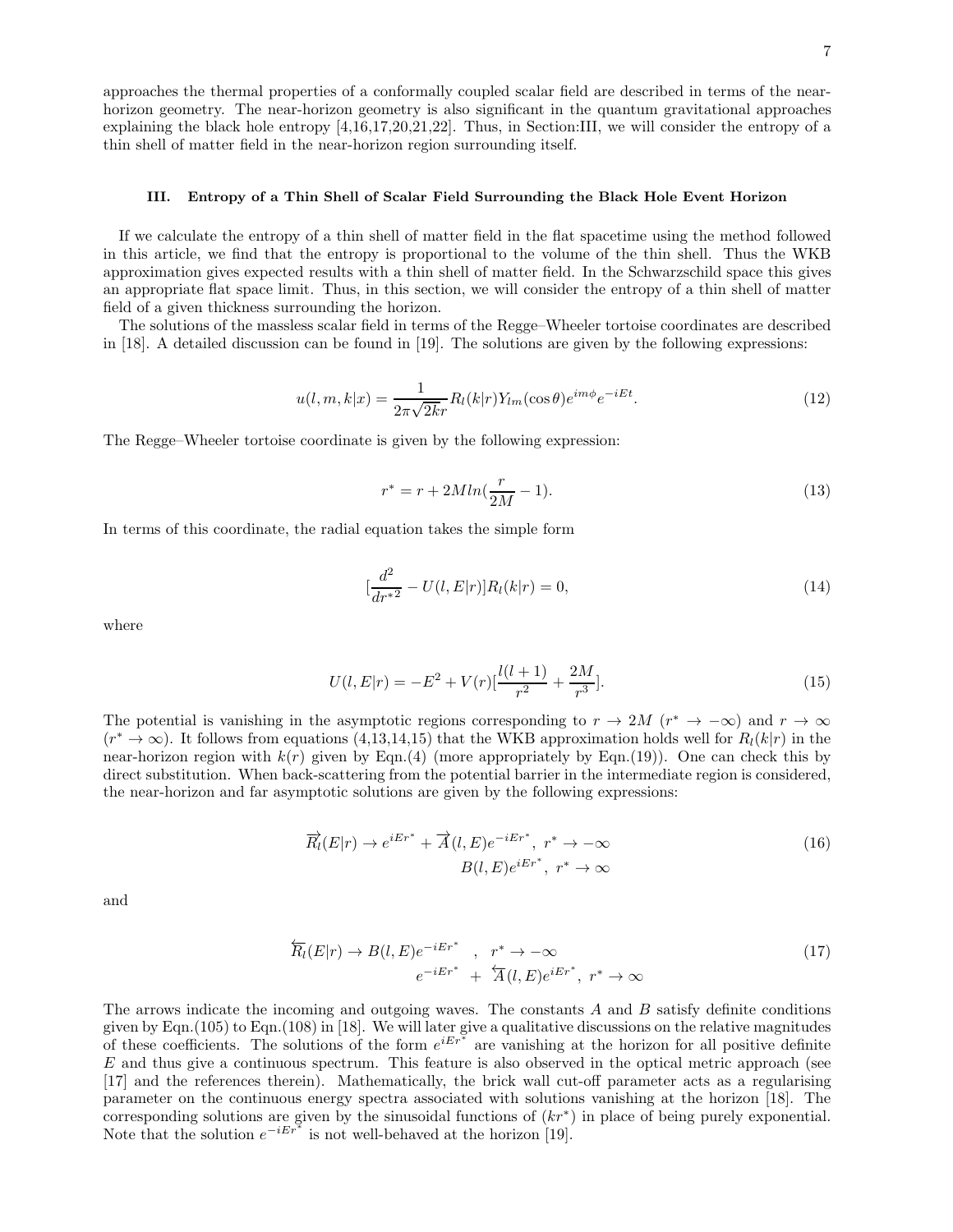We consider a thin shell of matter field of a given thickness surrounding the horizon [3] and is confined near the horizon. This gives us the dependence of the entropy only on the near-horizon states. We can impose the following boundary conditions on the matter field:

$$
\psi(2M+h), \psi(2M+d+h) = 0.
$$
\n(18)

We again assume  $h \ll 2M$  and  $d \ll 2M$ . We also assume that the thickness of the thin shell is large compared with the Planck length. As we will find in the following, this makes  $d \gg h$ . We will discuss these issues at the end of this section [see Eqn.(33)]. We can hereafter calculate the scalar field entropy using the semiclassical Bohr–Sommerfeld quantization rule. In this case, there is no restriction on the upper value of the energy integral. However the infinite upper limit is not much significant due to the smallness of the Hawking temperature and the associated exponential suppression. We will justify the lower limit  $(E = 0)$ later in this section. The scaling arguments given in the second paragraph below Eqn.(11) also apply in the following calculations and the comments regarding the form of the dependence of the scalar field entropy on the black hole parameters remain the same. For the actual solutions, it is expected that the radial range throughout which the solutions are stationary will decrease as we decrease the value of n. Thus, a better approach would be to consider the modes that are stationary for any value of  $r$  between the interval from  $r = 2M + h$  to  $r = 2M + d + h$ . In this case the upper limit of the energy integral is expected to be restricted to a finite value as the range of the radial integration is small. This is more appropriate if we consider the compatibility of the boundary conditions and the back reaction problem. However, as mentioned above, we will later find that owing to an exceedingly large thermal suppression factor, we can take the upper limit of the energy integral to be infinity and the difference between these two approaches is expected to be negligible. We will discuss this issue later. The continuous character of the energy spectrum for the solutions that are vanishing at the horizon and the large magnitude of the upper limit of the allowed values of the angular quantum number in the near-horizon region [can be found from Eqn.(20)] give a finite expression for the radial quantum number  $(n)$  and the entropy. This also allows us to replace the sum over energy eigenstates by a corresponding integral as far as the free energy calculation is concerned. For computational convenience we will consider the first approach. In this context it will be interesting to consider wave packets confined in the near-horizon region formed from the solutions given at the beginning of the present section.

To calculate the entropy, we can proceed similarly to the preceding sections. In this case it would be more appropriate if we use the following expression of  $k(r)$  as follows from Eqn.(15):

$$
k(r) = \frac{1}{V(r)} \sqrt{E^2 - V(r)[\frac{l(l+1)}{r^2} + \frac{2M}{r^3}]}.
$$
\n(19)

However, the difference between Eqn.(4) and the above equation is negligible for the following calculations, and we will use Eqn.(4) for  $k(r)$  for counting of the states. We will later use the above expression to estimate the ground state energy.

Within the region of interest, the maximum of  $\frac{V(r)}{r^2}$  occurs at  $r = 2M + d + h$  and to apply the Bohr-Sommerfeld quantization rule, the angular quantum number  $l$  should be less than the value given by the following equation:

$$
J(J+1) = \frac{E^2(2M + d + h)^3}{d + h} \approx \frac{8E^2M^3}{d}.
$$
\n(20)

If we use Eqn.(19), we will get a correction term,  $-1$ , which is negligible compared with the right hand side. As before, we can consider the upper limit of the l-integration to be given by  $sJ(J+1)$ . In the near-horizon region,  $s \ll 1$ , as follows from the discussions below Eqn.(5). This can be seen by direct substitutions. With this choice,  $k(r)$  is real throughout the region of interest. In this case the free energy calculation is slightly cumbersome. We will have finite near-horizon contributions from the higher order terms in 's'. In the case of the free energy of a thin shell of scalar field of finite width,  $h \ll d \ll 2M$ , the leading-order term in the brick wall cut-off parameter comes from the linear-order term in s. This term is given by,

$$
F = -[2\sin(\frac{d}{h})]\frac{8M^4\pi^3}{15\beta^4d} - \frac{s\pi^3}{30\beta^4}(2M)^3.
$$
\n(21)

The leading order-entropy is given by the following expression: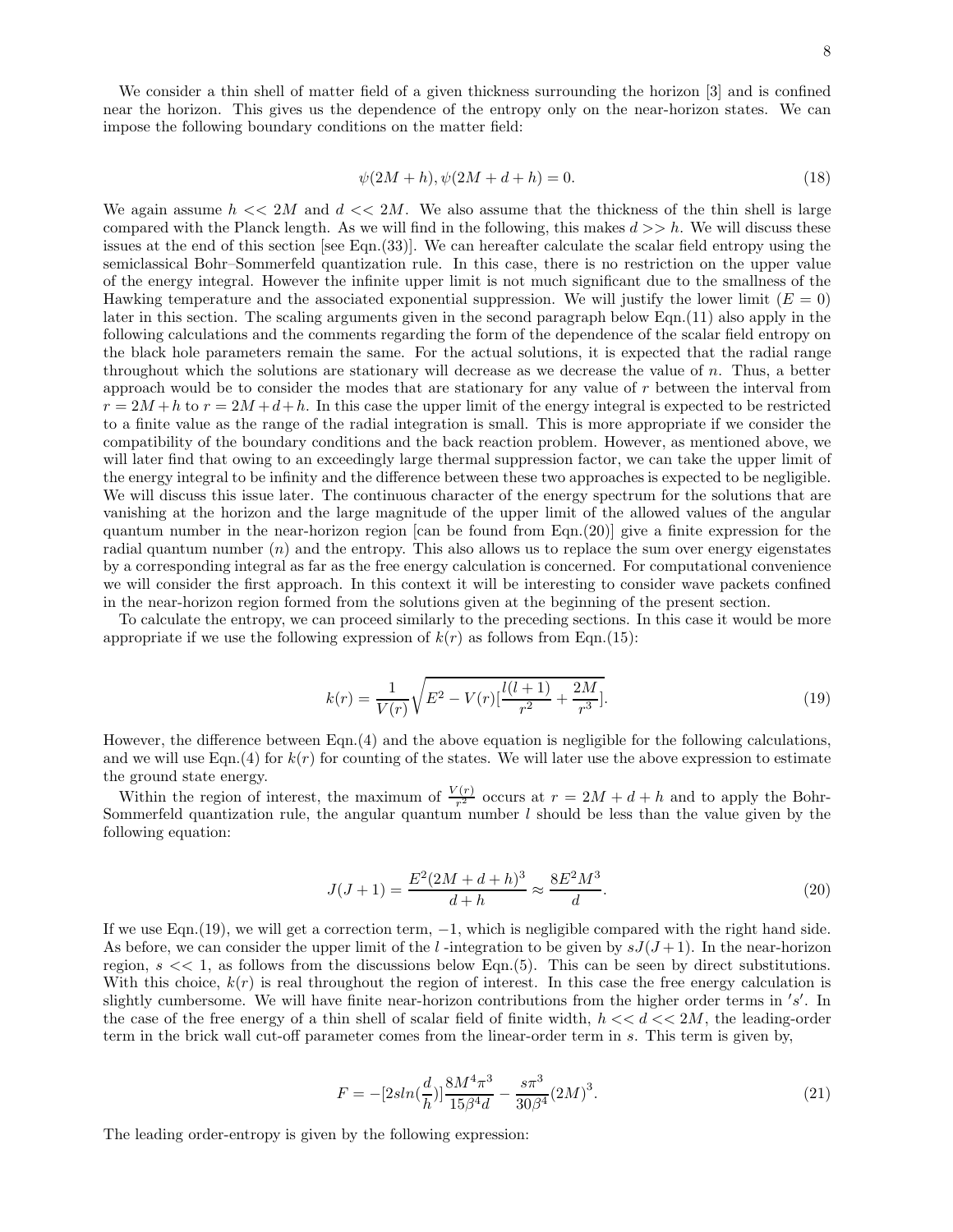$$
S = \frac{4\pi^3 s}{15d} (2M) (\frac{2M}{\beta})^3 ln(\frac{d}{h}).
$$
\n(22)

We will later discuss the higher order terms in s. The above expression is similar to the expression of the scalar field entropy obtained by 't Hooft [3]:

$$
S = \frac{8\pi^3}{45h} 2M(\frac{2M}{\beta})^3.
$$
 (23)

However, as we have found in the earlier sections, the leading-order divergent term in the brick wall cut-off parameter is again only logarithmically divergent, unlike an inverse power divergence obtained earlier. The logarithmic divergence is expected if we consider the form of the solutions in the near-horizon region given by Eqs.(12) to (15), the WKB quantization rule with  $k(r)$  given by Eqn.(4) or Eqn.(19), the infinite redshift near the horizon and the form of the proper distance in the near-horizon region.

Both the brick wall cut-off parameter and the thickness are radial parameters and we can replace them by the covariant cut-off parameters  $\epsilon_d$  and  $\epsilon_h$  given by the following expression:

$$
\epsilon = \int_{2M}^{2M+h} \frac{dr}{\sqrt{(1 - \frac{2M}{r})}}.\tag{24}
$$

For  $h \ll 2M$ , we have

$$
h = \frac{\epsilon_h^2}{8M},\tag{25}
$$

and a similar expression for  $\epsilon_d$ . The expression for the entropy is given by

$$
S = \frac{32s\pi^3}{15\epsilon_d^2} (2M)^2 \left(\frac{2M}{\beta}\right)^3 \ln\left(\frac{\epsilon_d}{\epsilon_h}\right). \tag{26}
$$

If we now consider  $\beta$  to be given by the inverse of the Hawking temperature,  $\beta = 8\pi M$ , we have

$$
S = \frac{s}{30\pi\epsilon_d^2} ln(\frac{\epsilon_d}{\epsilon_h})\frac{A}{4}.\tag{27}
$$

Thus, we have a universal expression of the matter field entropy which is proportional to the area of the event horizon. If we now equate the above expression to the Bekenstein–Hawking entropy [3], we find that the value of the covariant cut-off parameter becomes independent of the mass of the black hole and is given by the following expression:

$$
\epsilon_h = \epsilon_d e^{-\frac{30\pi\epsilon_d^2}{s}}.\tag{28}
$$

This value is dependent on s and the thickness of the thin-shell, d. We will discuss this issue in detail at the end of this section.

The above expression is different from the corresponding expression obtained by 't Hooft,

$$
\epsilon = \sqrt{\frac{1}{90\pi}}.\tag{29}
$$

The internal energy of the thin-shell scalar field can be obtained from the well known expression:

$$
U = \frac{\partial}{\partial \beta} (\beta F),\tag{30}
$$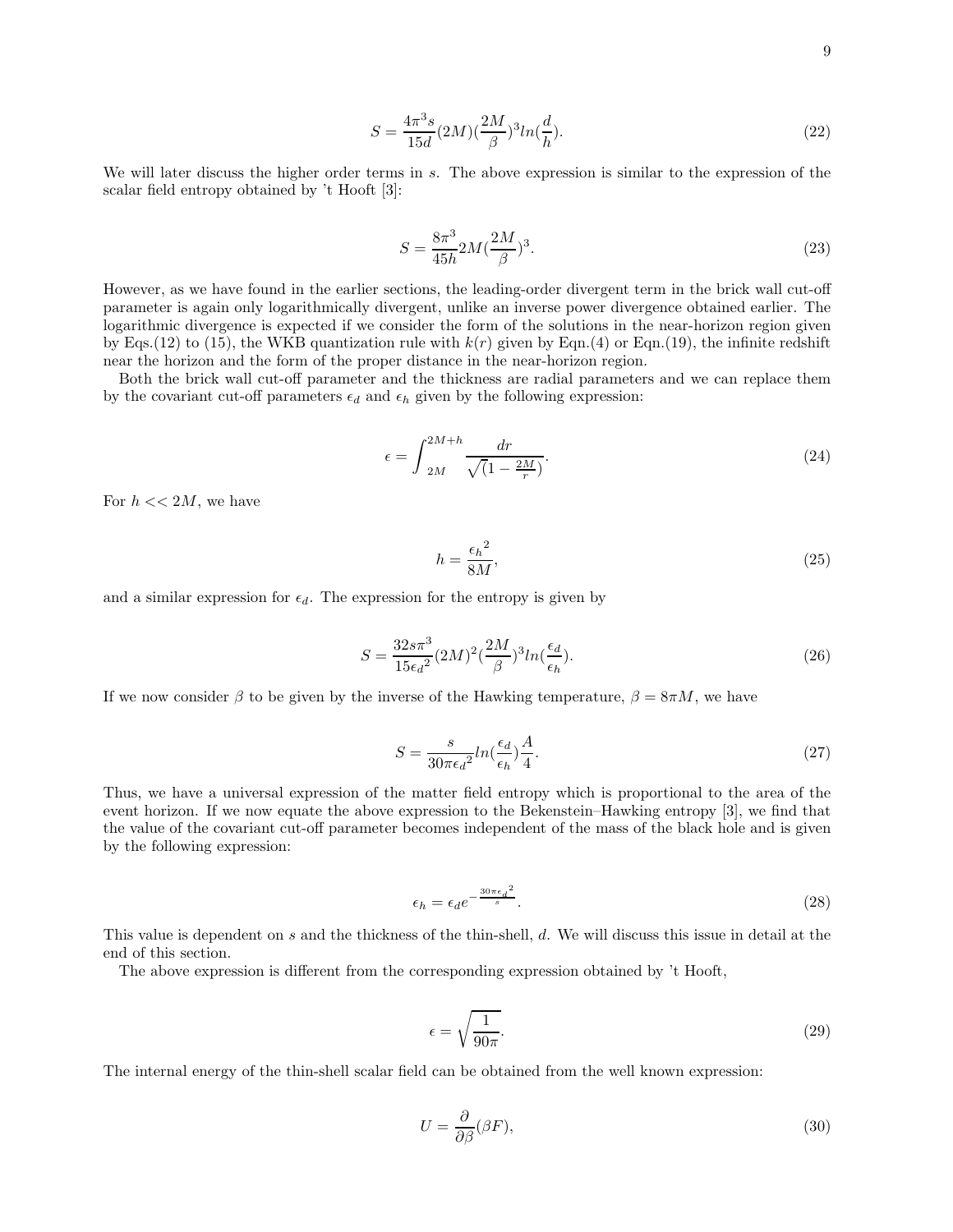and with the above value of  $\epsilon_h$  is given by the following expression:

$$
U = \frac{3}{8}M.\t(31)
$$

It is easy to find the corresponding expressions for an asymptotically flat nonextreme Reissner–Nordstrom black hole background. In this case, the inverse of the Hawking temperature and the covariant cut-off parameter are given by  $\beta = \frac{4\pi r^2}{r_1 - r_2}$  $\frac{4\pi r_{+}^{2}}{r_{+}-r_{-}}$  and  $\epsilon^{2} = (\frac{4r_{+}^{2}}{r_{+}-r_{-}})$  $\frac{4r_{+}}{r_{+}-r_{-}}$ )h respectively. The entropy of the thin shell of scalar field surrounding the horizon is given by the following expression:

$$
S = \frac{s}{30\pi\epsilon_d^2} ln(\frac{\epsilon_d}{\epsilon_h})\frac{A}{4}.\tag{32}
$$

The thin shell scalar field entropy is again proportional to the area of the horizon when the temperature is given by the Hawking temperature. This expression gives a consistent value when the  $Q = 0$  Schwarzschild limit is considered. We can do similar calculations for a thin shell of matter field in the flat space-time. In this case the entropy becomes proportional to the volume of the thin shell in the limit when the thickness is small compared with the radius of the inner surface. In the black hole backgrounds the entropy of the thin shell is proportional to the horizon area if we express the entropy in terms of the covariant cut-off parameter. The free energy and entropy of the thin shell are logarithmically divergent in the covariant cut-off parameter.

The covariant cut-off parameter is given by Eqn.(27) if we equate the thin shell scalar field entropy to the Bekenstein–Hawking entropy. Thus the value of  $\epsilon'_h$  given by Eqn.(27) is independent of the black hole parameters. This is expressed in terms of the Planck length. We now briefly illustrate the values of the thickness of the thin shell and the brick wall cut-off parameter. The covariant cut-off parameter is given by the following expression:

$$
\epsilon_h = \epsilon_d e^{-\frac{30\pi\epsilon_d^2}{s}}.\tag{33}
$$

We choose the thickness of the thin shell to be large compared with the Planck length. This allows us to use the quantum field theory in curved spaces to find the thermodynamical properties of the matter field if we neglect the quantum gravitational effects associated with the strong curvature near the horizon. We take the value of  $\epsilon_d$  to be  $10^{-10}cm$ . In terms of the radial coordinates, the corresponding thickness is small compared with the Schwarzschild radius for the macroscopic black holes. We can choose  $s \sim 10^{-2}$ . In terms of the Planck length, the covariant cut-off parameter is then given by the following expression:

$$
\epsilon_h = [10^{24}] \exp(-10^{52}). \tag{34}
$$

This is an extremely small quantity and the brick wall can be considered to be almost coincident with the horizon. This is expected if we consider the solutions of the wave equation given in this section and is also consistent with the observed behaviours of the solutions in the optical metric approach. In both the cases it is found that there are solutions that are vanishing at the horizon [17,18,19]. The above equation also justifies Eqn.(20). The internal energy of the scalar field is less than the mass of the black hole and is always given by Eqn.(30),*i.e.*  $U = \frac{3}{8}M$ . This behaviour is different from those discussed in [3] where we can not push the brick wall arbitrarily close to the horizon due to the divergence of the scalar field internal energy. Similar restrictions remain valid if we follow the procedure of [3] with a thin shell of matter field surrounding the horizon whose thickness is small compared with the radius of the horizon but large compared with the brick wall cut-off parameter.

We now consider the higher order terms in s of the scalar field entropy. It can be seen that in the approximation  $h \ll d \ll 2M$ , the entropy is given by the following expression:

$$
S = \frac{1}{30\pi\epsilon_d^2} [sin(\frac{\epsilon_d}{\epsilon_h}) - \chi(s)]\frac{A}{4},\tag{35}
$$

where  $\chi(s) = \frac{s^2}{4}$  $\frac{s^2}{4}[1+\frac{s}{12}+...]>0$  for  $s>0$ . For  $d>>h$ , the second term is negligibly small compared with the first term. We will later find that this term may be significant in the context of the Euclidean sector calculations of the scalar field entropy.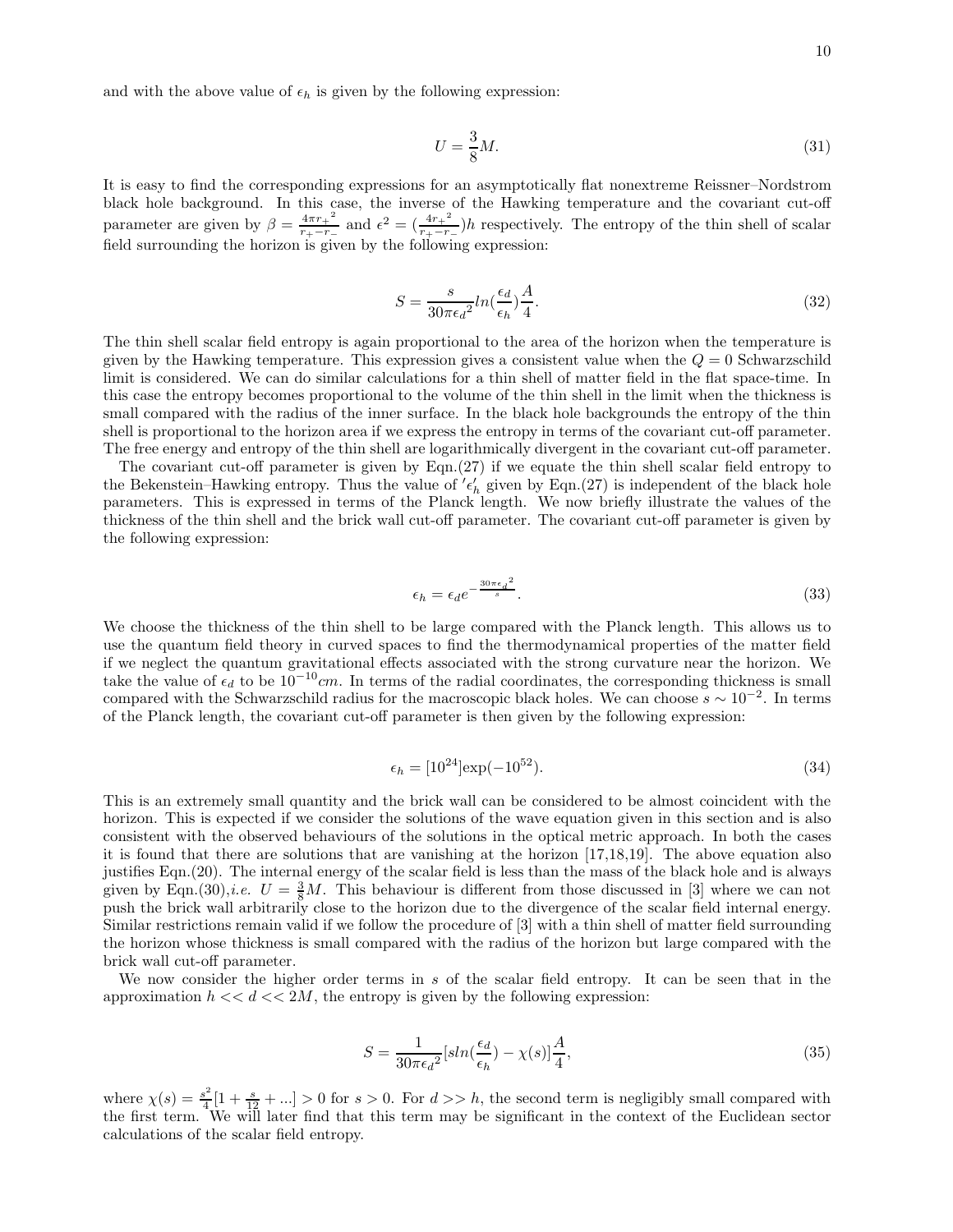In the thin shell model, we have considered the solutions that are vanishing at the two boundaries and are stationary throughout in between. The justifications are the behaviour of the entropy of a thin shell of scalar field obtained by a similar method in the flat space using the spherical polar coordinates and the form of the solutions in the near-horizon region. The thin shell boundary condition and the boundary conditions discussed in the Section:II are also important if we want to compare the Lorentzian sector calculation with the Euclidean sector calculations. We will discuss this issue later in this section. In obtaining the expression of the free energy given by Eqn.(21), we have assumed that the lower limit of the energy integral in Eqn.(8) is zero. We can estimate the lower limit by putting  $n = \frac{1}{2}$ ,  $r_1 = 2M + h$ ,  $L = 2M + d + h$  and  $l = 0$  in Eqn.(3) with  $k(r)$  given by Eqn.(19). As earlier we take  $\epsilon_d \approx 10^{-10}$ cm. The lower limit of the energy integral then becomes of the order of  $10^{-52}E_P$ . Here  $E_P$  is the Planck energy. In this case  $\beta E \sim 10^{-12}$ . Here the mass of the black hole is taken to be ten times the solar mass. These discussions justify taking the lower limit of the energy integral in Eqn.(8) to be zero. These approximations remain to be good with massive particles. We can have an upper estimate of the energy by considering the total internal energy given in Eqn.  $(30)$ . This expression is independent of d in the approximation considered in this section. If we choose a value of the energy  $~\sim Mc^2$  with M being ten times the solar mass, the thermal suppression factor becomes  $\sim \exp(-10^{76})$ . On the other hand, for the rest energy of the electron, the thermal suppression factor is  $\sim \exp(-10^{17})$ . Thus, we can safely consider the upper limit of the energy integral in Eqn.(8) to be infinite. These comments justify the scaling arguments given in the second paragraph below Eqn.(11) of Section:II, which justify using the same value of the maximum energy to assign the maximum value of  $l(l+1)$  for all the radial quantum numbers below n. Although the actual numerical coefficient will be different, the area law of the thin-shell scalar field entropy obtained by using the above approximations is expected to hold well. The above arguments remain valid for the massive particles whose masses are small compared with the black hole mass. This is expected from the near-horizon geometry. Instead of using the rigid wall boundary conditions, we can consider solutions which are vanishing at the brick wall and are only stationary for any value of the radial variable below  $r = 2M + h + d$ . Where  $d \ll 2M$  but d is large compared to the Planck length. This would be similar to a particle in a half-infinite potential well and is more realistic in the present context. The radial quantum numbers are again given by Eqs. (3) and (19) with an appropriate upper limit. In general, for given values of the thickness d and a suitable maximum energy E, the maximum allowed value of  $l(l+1)$ is determined as before. Note that we are interested to calculate the density of the states and not the exact eigenvalues. This maximum values of  $l(l + 1)$  and E determines n from the WKB quantization rule. The maximum energy and the upper limit of the radial integration in the WKB quantization rule are expected to decrease as we decrease n. We can evaluate n at a suitable value of  $d$ , multiply it by the corresponding angular degeneracy factor  $(2l + 1)$  and integrate over l to find the total number of solutions with energy less than or equal to  $E$ . In this scheme, every value of n (corresponding to different values of the upper limit of the radial variable) is assigned the same angular degeneracy factor evaluated at  $r = 2M + h + d$ . In the near-horizon region the angular degeneracy factor increases quadratically with decreasing proper distance  $\epsilon_d$ . On the other hand the maximum value of the energy decreases with r and the angular degeneracy factor decreases quadratically in the energy. The expression (26) of the entropy indicates that the entropy remains to be logarithmically divergent in the brick wall cut-off parameter provided the upper limit of the radial integral in the quantization rule is not of the order of the brick wall parameter itself. The lower value of d is restricted by the ground state energy corresponding to a  $\frac{1}{2}$  term in the WKB quantization rule. In the flat space, the centrifugal potential blows up as we approach the origin if the angular momentum is finite. Thus, for a spherically symmetric potential, the ground state usually has  $l = 0$ . In the present case, eqn.(4) indicates that the centrifugal term in the square root vanishes as we approach the horizon. However, the two terms in the square root are comparable as long as the spatial extension of the ground state is not of the order of the brick wall cut-off itself. We can set  $\epsilon_d = 10^{-15}$ cm for the ground state. This is a limiting distance to apply the semiclassical theory of QFT in curved spaces. It is expected that the angular quantum number will be zero for the ground state. In this context, it is important to note that the WKB approximation holds good for high values of the radial quantum number. The significant contribution to the entropy is expected to arise from the high values of the radial quantum number. Thus, the scalar field entropy is expected to be logarithmically divergent in the brick wall cut-off parameter and inverse quadratically dependent on the proper thickness of the thin shell. As far as the energy integral is concerned, arguments similar to those given above justify the same values for the limits as were chosen for the thin shell model and we can again apply the scaling arguments given in section:II in favour of the area law obtained in this section. One should appreciate the significance of the near-horizon geometry for the arguments given in this paragraph. We also note that the solutions which are stationary upto  $R_1 = d$  from the brick wall will again become stationary at  $R_2 \approx \frac{8M^2}{\epsilon_d}$  for  $\epsilon_d \ll 2M$  which is the case in the present section. This is determined from the relation:  $V(R_1)$  $\frac{V(R_1)}{R_1^2} = \frac{V(R_2)}{R_2^2}$  $\frac{(R_2)}{R_2^2}$ . This is a large value for the macroscopic black holes and it is extremely less probable for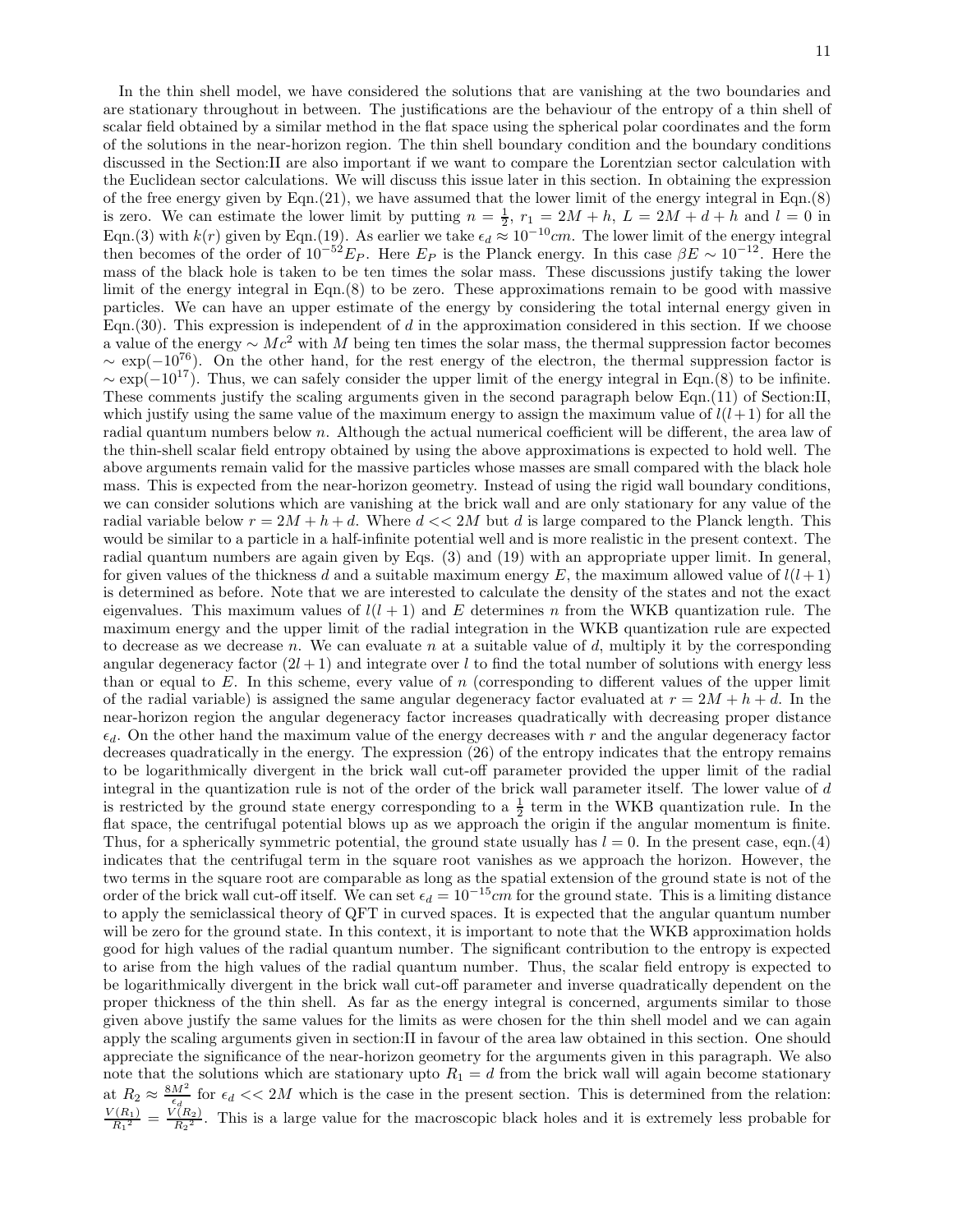these solutions to tunnel through the intermediate potential barrier to infinity. These facts and the area law obtained in this section make the study of the states stationary in the near-horizon region particularly significant. All the above discussions also indicate that the thin shell model is a good approximation to find out the expression of the entropy of a scalar field confined near the horizon. Lastly we can consider the artificial case of a thin shell of width of the order of the brick wall cut-off parameter itself [32]. It is obvious from Eqn.(26) that the scalar field entropy is then quadratically divergent in the proper distance thickness,  $\epsilon_d = (\sqrt{2}-1)\epsilon_h$ , in the limit  $\epsilon_d \to 0$ . However, the proper thickness becomes of the order of the Planck length when we equate the scalar field entropy to the black hole entropy and it is not appropriate to use the semiclassical approximation of quantum fields in curved spaces in this case.

The black hole entropy may be interpreted as originating from a cluster of matter field confined in the near-horizon region [3]. This is important in the context of explaining the black hole entropy in terms of the near-horizon states [4,18,24,25,26,27] and also for the entanglement entropy approach to explain the black hole entropy [11,23,33]. The most significant aspect of the calculations given in this section is that the entropy of a thin shell of scalar field surrounding the horizon is proportional to the area of the horizon and is logarithmically divergent in the brick wall cut-off parameter. The situation for the extreme Reissner–Nordstrom black hole is not much illuminating and the scalar field entropy vanishes when the Hawking temperature is taken to be zero. The present article indicates that the fixed point set character of the event horizon and the form of the metric are significant for the nontrivial features of the entropy of a thin shell of scalar field surrounding the horizon. We should note that the term 'thin' refers to a proper thickness which is of the order of the atomic scale and small compared with the Schwarzschild radius of the macroscopic black holes. The leading-order entropy is proportional to the horizon surface area and not related to the proper volume of the thin shell. It is obvious from Eqn.(21) that the free energy vanishes in the flat space limit  $M \to 0$ . This is expected since the corresponding region does not exist in the flat space limit. We note in passing that one should be careful in considering the effect of the redshift in interpreting the expression of the entropy of a thin shell of scalar field even when the inner radius is at the other side of the potential barrier. We also note that the WKB approximation holds well when  $V(r)$  is small.

To the leading-order terms, the expressions of the scalar field entropy obtained in this article is different from those obtained by the other approaches mentioned in the introduction. The different approaches to calculating the matter field entropy in a curved space-time use different regularization schemes and have different mathematical approximations. The brick wall model approach is based on the Lorentzian sector of the black hole space time and is expected to give the most robust expression. It is convenient to use the Zeta function regularization scheme in the Euclidean sector calculation for the partition function of a scalar field in a black hole background. This is considered in [27,34,35] with the boundary conditions similar to those used in this article. In the Zeta function regularization scheme to evaluate the partition function, the partition function is given by the  $Eqn(3.2)$  of  $[27]$ :

$$
\ln[Z] = \frac{1}{2} [\zeta'(0) + \ln(\frac{1}{4}\pi\mu^2)\zeta(0)].
$$
\n(36)

Here  $\mu$  is a normalization factor and  $\zeta(s)$  is the Zeta function. Unlike the Lorentzian flat space-time, it is evident from the Eqs.(3.3) and (3.4) of [27] that in the Euclidean sector, the momentum space integral is unbounded for each allowed value of the corresponding energy. In four dimensions the zeta function converges for  $Re(s) > 2$ . However, it can be analytically extended to a meromorphic function with poles at  $s = 1, 2$  and is regular at  $s = 0$ . Thus, to extract a well-defined value for the partition function (apart from an infrared divergent part), we first evaluate  $\zeta(s)$  for  $Re(s) > 2$  and thereafter analytically continue the resulting expression to  $s = 0$ .

In a curved spacetime  $\zeta(s)$  is given by the following expression:

$$
\zeta(s) = \frac{1}{\Gamma(s)} \left[ \int_0^1 t^{s-1} Y(t) dt + \int_1^\infty t^{s-1} Y(t) dt \right],\tag{37}
$$

where  $Y(t)$  is related to the five dimensional heat kernel [27] and t is the time in a five-dimensional manifold. The above equation represents a Mellin transform of  $Y(t)$ . The evaluation of the heat kernel depends on the WKB approximation [18]. The second integral converges and the first integral is given by the following expression:

$$
\zeta(s)_1 = \frac{1}{\Gamma(s)} \left[ \sum \frac{B_n + C_n}{n + s - 2} \right],\tag{38}
$$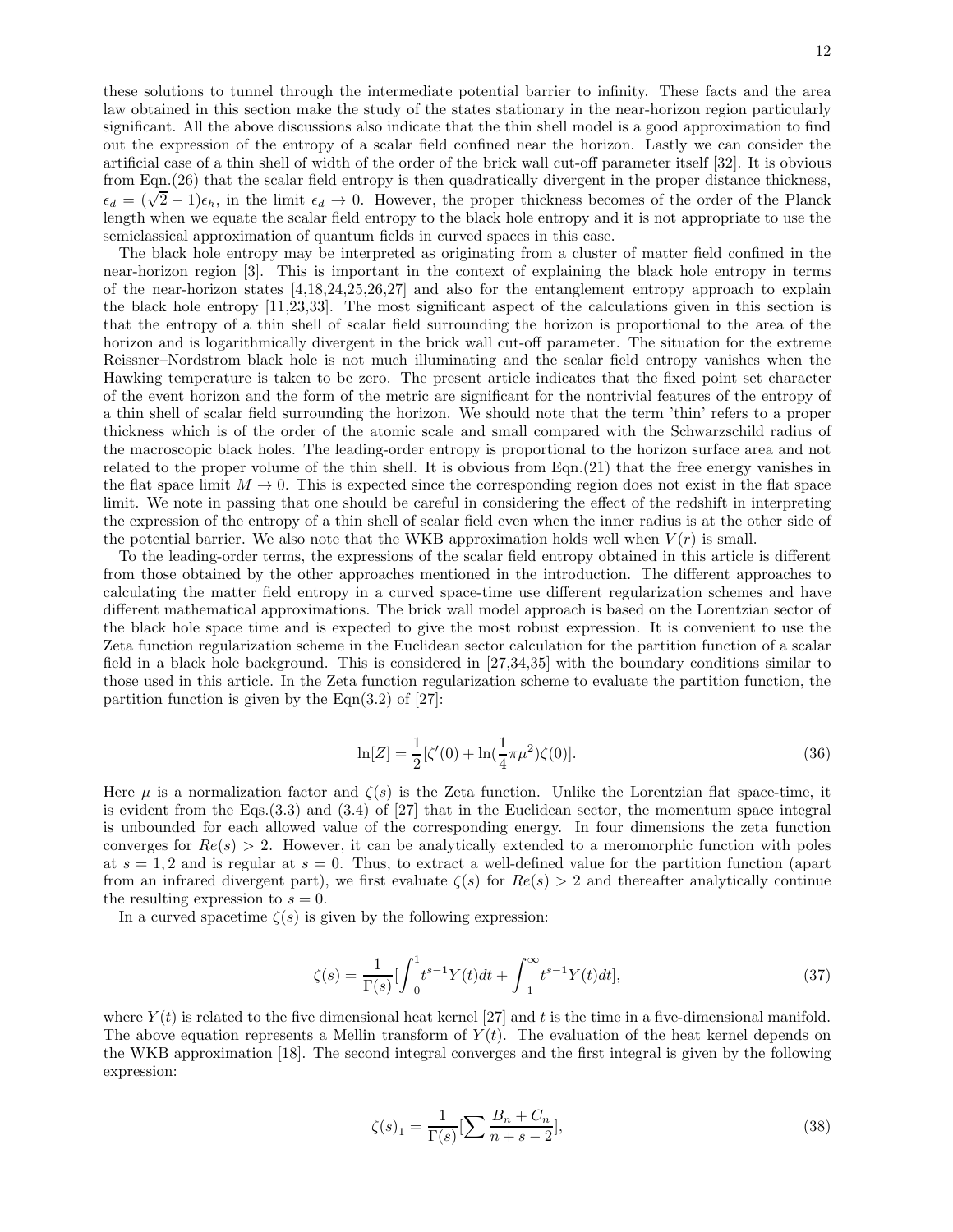where the coefficients  $B_n$  and  $C_n$  are integrals of the scalar polynomials of the metric and the induced metric over the manifold and a boundary in the manifold respectively. The details are given in [27] and [18]. The boundary conditions imposed on the field are similar to those chosen in this article. One can obtain an expression for the inverse of the Gamma function by using the Weierstrass's formula. For the Schwarzschild black hole, the scalar field entropy does not contain a term proportional to the area of the horizon. However, we can introduce conical singularity in the Euclidean manifold by identifying the imaginary time with a period different from that given by the Hawking temperature [7,17,28]. The evaluation of the constants  $B_n$ in presence of the conical singularity is described in [17]. In this case the scalar field entropy contains a term proportional to the area of the horizon but is negative:  $-\frac{A_h}{48\pi}$ . This is similar in form only with the subleading term of the Lorentzian sector expression (34). A different approach would be to calculate the integral (36) directly. The part of the entropy proportional to the area is then given by  $\frac{A_h}{48\pi t_0}$ , where  $t_0 \to 0$ . In this case, the scalar field entropy also contains a term which is quadratically divergent in  $t_0$  as  $t_0 \to 0$ . This term is not proportional to the area of the horizon. A few similar Euclidean sector calculations are discussed in the references [7,17,25,26]. The scalar field entropy is found out to be proportional to the horizon surface area and first order divergent in the proper time of the five dimensional manifold used to evaluate the heat kernel. As mentioned above, there are other terms that are more divergent and not proportional to the horizon area. The first order divergence is then changed to a second order divergence so as to agree with the Lorentzian sector expression obtained by 't Hooft [3]. One can also change the first order divergence to a zeroth order divergence so that the expression of the scalar field entropy agrees with the expression obtained in the present article. The differences between the Lorentzian sector calculation and the Euclidean sector calculations is due to the differences in the spectrum. One should also consider the differences between the two geometries. The mathematical approximations used in the Euclidean sector regularization scheme are not always well-defined [27]. They are justifiable as long as they reproduce the Lorentzian sector expressions for the corresponding thermal quantities. These discussions call for a possible improvement of the Euclidean sector regularization schemes used to evaluate the thermodynamical properties of matter fields in curved spaces. We should also note that the continuation to the Euclidean sector is not always trivial [36]. We will discuss these issues later.

A related field is to determine the expressions for the entanglement entropy of a scalar field in a given spacetime. The entanglement entropy of the matter fields are found from the reduced density matrices obtained by summing over the degrees of freedom confined within a given spatial region [11,23] of the flat space time. This is not exactly the same as the entropy of the matter fields in the black hole backgrounds. The scalar field entanglement entropy contains a part proportional to the area of the boundary of the given region and is quadratically divergent in a cut-off parameter. An extension of this approach in the black hole backgrounds is discussed in [33]. In this context, it will be interesting to consider the entanglement entropy of a thin shell of scalar field surrounding the horizon and compare the result with the expression obtained in this article. This may be important to explain the black hole entropy in terms of the near horizon physics. As is mentioned earlier, it is extremely less-probabale that the modes considerd in this section will tannel through the intermidiate potential barrier to infinity.

The scalar field entropy have been interpreted by some authors as a quantum correction to the black hole entropy [4,9,17,24] and thus giving infinite renormalization to the gravitational constant  $G_B$ . The one-loop effective action of a scalar field in a curved space-time can be found by using the DeWitt–Schwinger proper time representation. The divergent parts are given by equation (6.44) in [24]. These terms are divergent only when the space-time dimension is four and may be interpreted as giving infinite renormalizations to the different coupling constants present in the Einstein-Hilbert action for the gravitational field itself. The divergent term is of the form  $\frac{1}{(n-4)}$ , where n is the space-time dimension. The renormalized coupling constants are given by equation (6.49) of [24]. The divergent part of the one-loop effective scalar field lagrangian is related to the short-distance high energy modes. The near-horizon divergence of the scalar field entropy in the black hole backgrounds is related to the divergence of the density of the states associated with the fixed point character of the horizon and infinite red-shift. In the path integral approach [27], these two calculations are related by the continuation from the Lorentzian sector to the Euclidean section. The differences between the expressions of the scalar field entropy obtained by these two different approaches, as mentioned in the preceding paragraph, may indicate that the continuation from the Lorentzian sector to the Euclidean section is not trivial. We can consider the scalar field entropy as giving quantum corrections to the black hole entropy and thus renormalizing the gravitational constants. However, the renormalizations to the gravitational constants obtained in this way may differ from the corresponding expressions obtained from the one-loop effective action of the scalar field as mentioned earlier. If we interpret the scalar field entropy in this way, the renormalization to  $G_B$  obtained by t'Hooft is quadratically divergent in the covariant brick wall cut-off parameter while the corresponding expression obtained in this article with an improved counting of the states is only logarithmically divergent. These are different from the  $\frac{1}{(n-4)}$  renormalization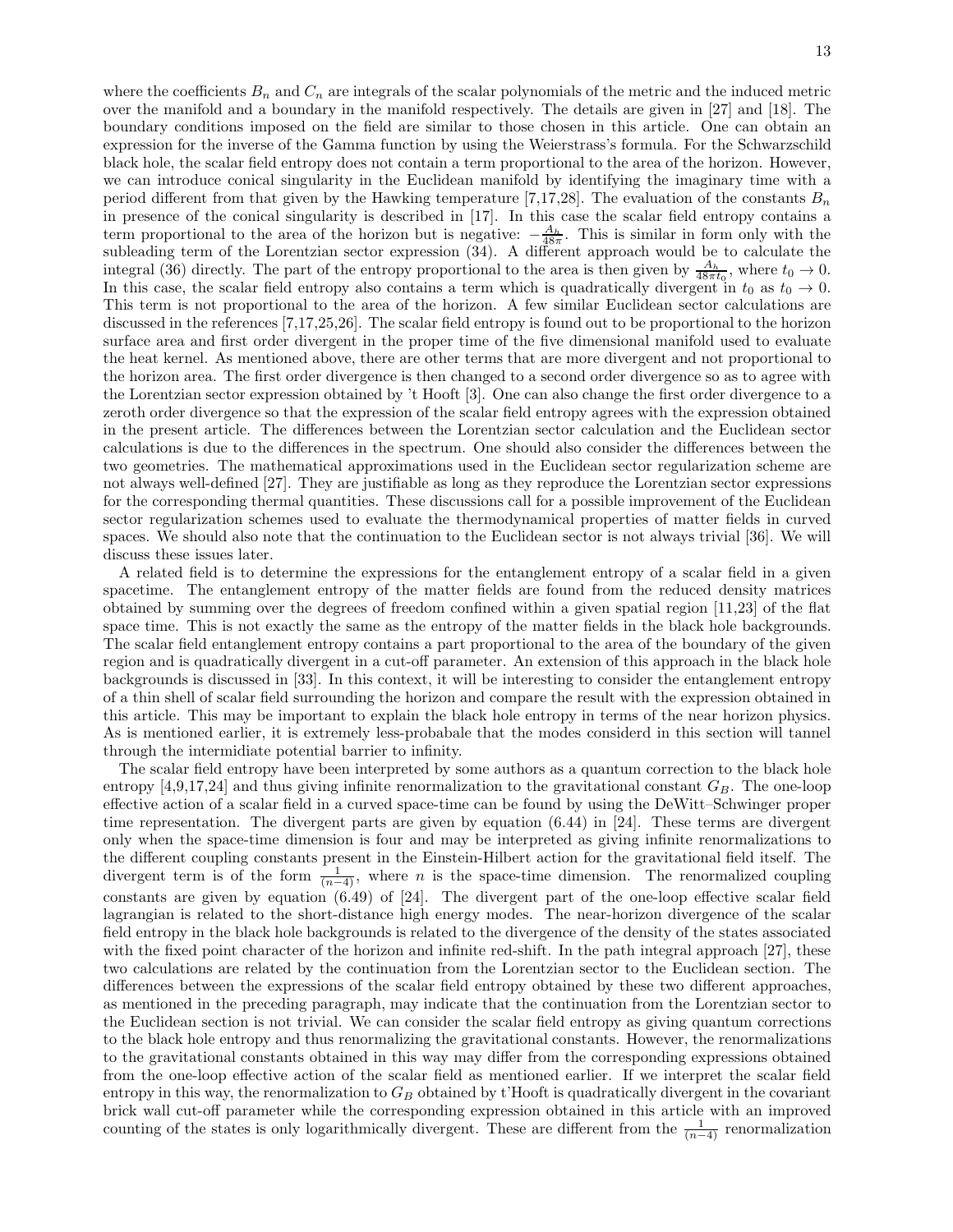to  $G_B$  coming from the one-loop effective action of the scalar field. A treatment where both the approaches may give the same renormalizations to  $G_B$  had been considered in [37] using the Pauli–Villers regularization scheme. However, the one-loop effective action is quartically divergent in this approach as compared with the linear divergence as mentioned earlier. The present article is relevant in this context.

# IV. Conclusions

To summarize, in this article we have obtained a new expression of the entropy of a minimally coupled scalar field in the Schwarzschild black hole background. We have used the brick wall model of 't Hooft. The density of states is calculated using the WKB approximation. We found that the entropy associated with the solutions that are stationary throughout the region of interest is logarithmically divergent in the brick wall cut-off parameter and is not proportional to the area of the horizon when the temperature is given by the Hawking temperature. The divergence is associated with the intersection of the constant-time foliations at the horizon which is a two-dimensional fixed point set of the timelike Killing vector. We thus considered the entropy of a thin shell of scalar field with a given thickness surrounding the black hole horizon. The thickness is chosen to be of the order of the atomic scale. We have obtained an expression for the matter field entropy which is proportional to the horizon surface area. This is valid for both the Schwarzschild and the nonextreme Reissner–Nordstrom black holes and the proportionality constants are the same. The leading-order term in the cut-off parameter is again logarithmically divergent. We also found that the internal energy of the scalar field is less than the mass of the black hole even if the brick wall is pushed almost onto the black hole horizon. These aspects are different from the earlier results where the divergent term of the scalar field entropy associated with the proper distance brick wall cut-off has a second order divergence and the brick wall cannot be put very close to the horizon due to the back reaction problem. In the thin shell model we have considered the modes that are vanishing at the two boundaries and stationary throughout in between. We can generalize these calculations to find the entropy of a scalar field confined in the near-horizon region and stationary for any value of the radial variable from the brick wall up to a proper distance which is again of the order of the atomic length. The leading order term in the cut-off parameter is again logarithmically divergent and proportional to the area of the horizon.

The entropy calculations involve some approximations as discussed below Eqs.(11) and (34). In particular, the expressions of the entropy can be taken to give us the correct forms and not the exact numerical values. We have also discussed the appropriateness of the thin shell model to evaluate the entropy of a scalar field confined in the near-horizon region. We also found that it is extremely less probable that the solutions stationary in the near-horizon region of proper width of the order of the atomic scale will tunnel through the intermediate potential barrier to infinity. This aspect together with the area law obtained in section:III make these modes important in explaining the black hole entropy from the near-horizon geometry. The comparison between different approaches to evaluating the scalar field entropy indicates that the Euclidean sector calculations are not in agreement with the Lorentzian sector expression obtained for the scalar field entropy. This remains to be the situation also with the Lorentzian sector expressions obtained by 't Hooft [3]. Thus, the Euclidean sector regularization schemes may need to be improved. The discussions in the Section:III are for the Schwarzschild and non-extreme Reissner–Nordstrom black holes. The present article indicates that the fixed point set character of the event horizon and the form of the metric are significant for non-trivial features of the scalar field entropy. Thus, it will be interesting to use the methods described in this article to calculate the scalar field entropy in the Taub–NUT space and the BTZ black hole [9,10] containing nontrivial fixed points. The WKB approximation will be particularly useful for these backgrounds. The discussions in this article are also significant for a spce-time with cosmological event horizon [38]. The results of this article may be relevant to the concept of relative entropy [39].

# V. Acknowledgements

I am thankful to the reviewer and the staff of 'Journal of the Physical Society of Japan' for a few improvements.